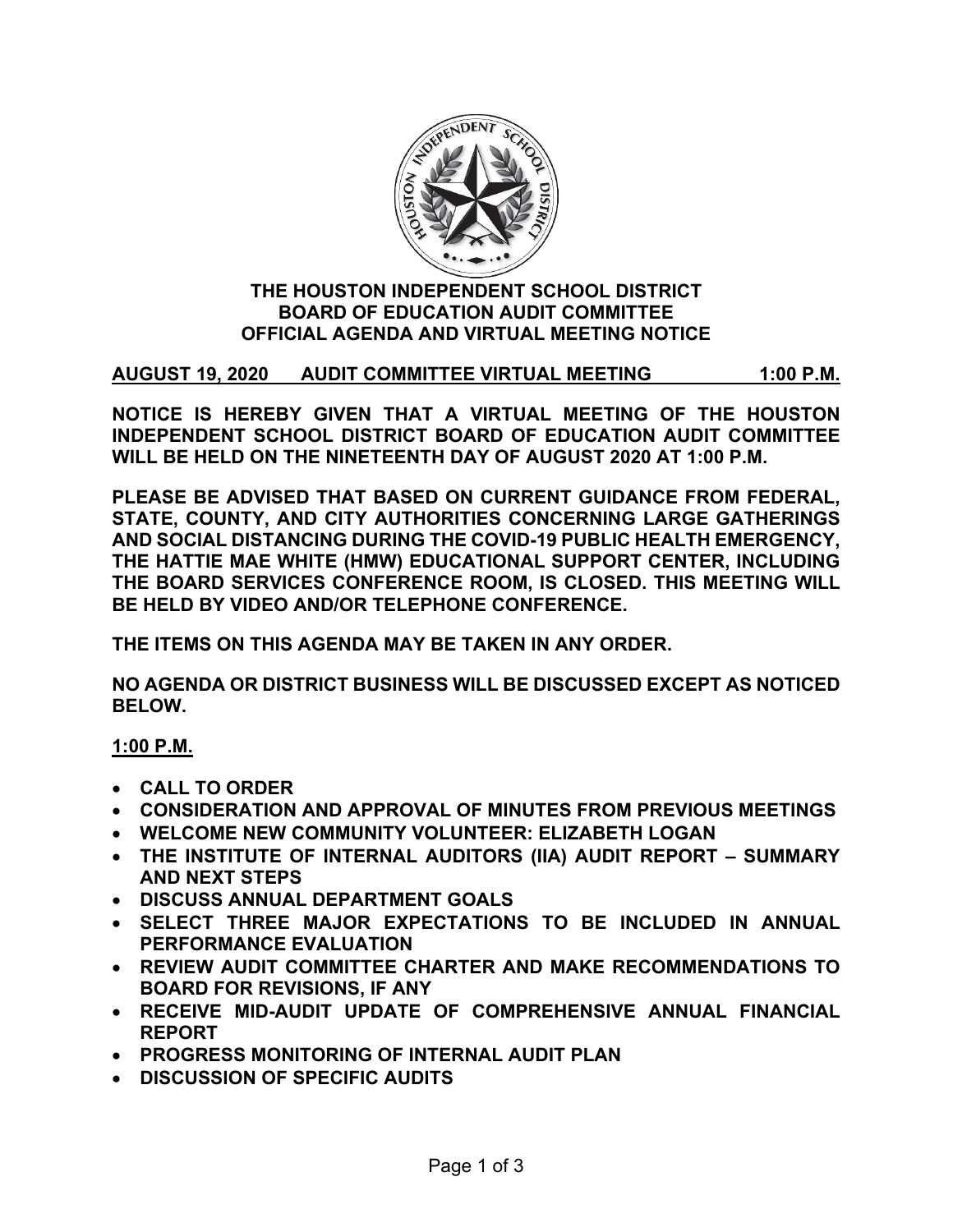- **DISCUSS CHANGES TO AUDIT PLAN AS RESPONSE TO COVID-19 EMERGENCY**
- **DASHBOARD UPDATE**
- **ETHICS AND COMPLIANCE UPDATE: STATUS OF ALERTLINE CASES**
- **CLOSED SESSION**

**ADJOURN TO CLOSED SESSION UNDER SECTIONS 551.071, 551.074, 551.082, AND 551.0821 OF THE TEXAS GOVERNMENT CODE FOR THE FOLLOWING PURPOSES:**

#### **CLOSED SESSION (CLOSED TO THE PUBLIC) – BOARD SERVICES CONFERENCE ROOM**

#### **1. PERSONNEL**

- a) Deliberate the duties of the chief audit executive and audit staff; mid-year evaluation of the chief audit executive, consideration of compensation, and contractual provisions.
- b) Ethics and Compliance Update: Status of AlertLine Cases

#### **2. LEGAL**

- a) Matters on which the district's attorney's duty to the district under the Code of Professional Responsibility clearly conflicts with the Texas Open Meetings Law, including specifically any matter listed on this agenda and meeting notice
- b) Pending or contemplated litigation matters and status report

### **RECONVENE IN OPEN SESSION AND POSSIBLE ACTION ON MATTERS DISCUSSED IN CLOSED SESSION**

#### **CLOSED SESSION AUTHORIZATION DURING MEETING**

**If during the course of the meeting covered by this notice the board should determine that a closed or executive meeting or session of the board should be held or is required, then such closed or executive meeting or session as authorized by Chapter 551 of the Texas Government Code (the Open Meetings Act) will be held by the board at the date, hour, and place given in this notice or as soon after the commencement of the meeting covered by this notice as the board may conveniently meet in such closed or executive session concerning any and all subjects and for any and all purposes permitted by Section 551.071 through Section 551.084 inclusive of said Open Meetings Act including, but not limited to:**

| <b>Section 551.071</b> | For the purpose of a private consultation with the board's |
|------------------------|------------------------------------------------------------|
|                        | attorney on any or all subjects or matters authorized;     |
| <b>Section 551 072</b> | For the nurnose of discussing the nurchase exchange lease  |

**Section 551.072 For the purpose of discussing the purchase, exchange, lease, or value of real property;** 

**Section 551.073 For the purpose of discussing negotiated contracts for prospective gifts or donations to the District;**